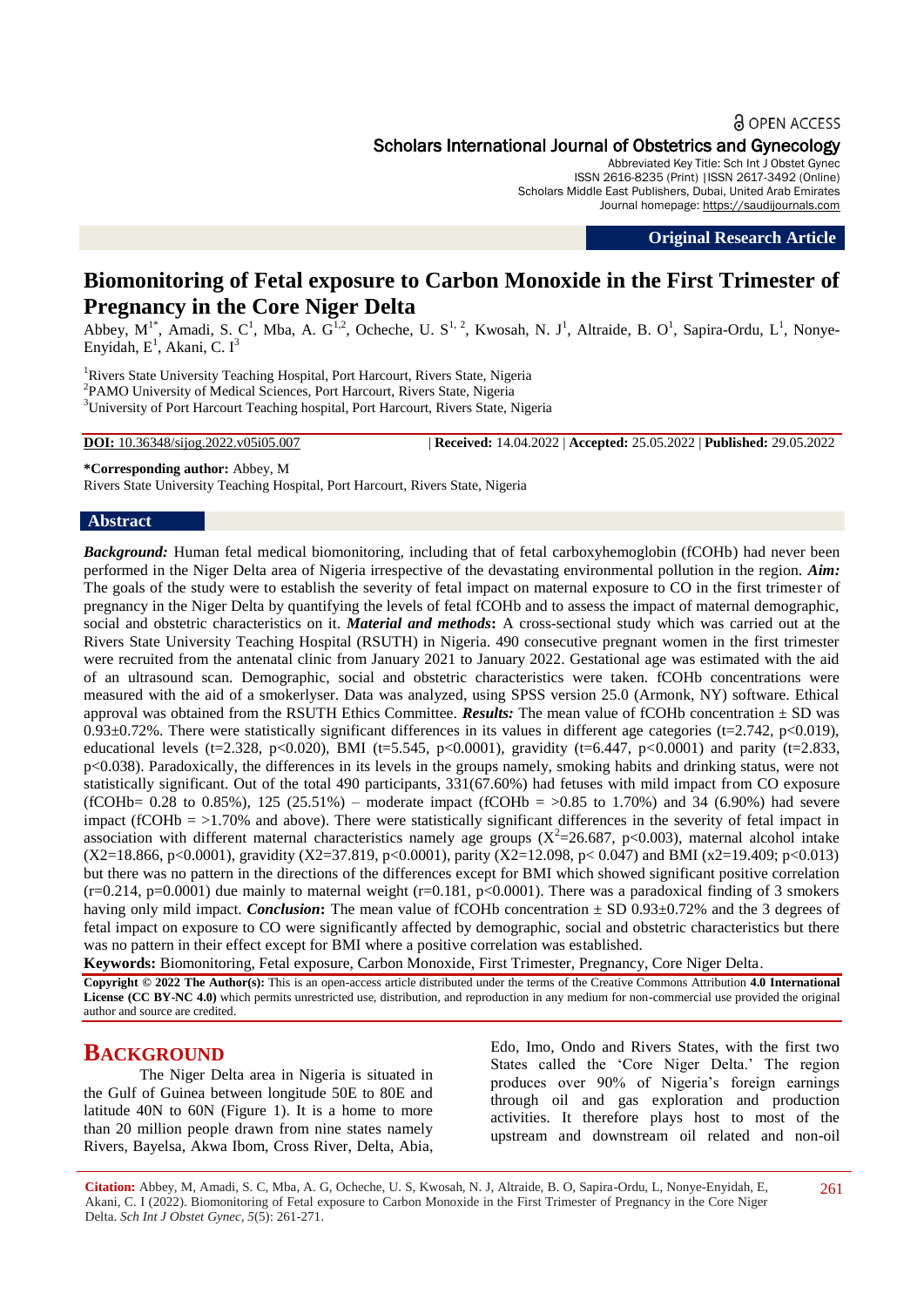



related industries that release tons of pollutants including CO into the ecosystem.

The environmental terrain in the Delta led to series of scientific research, the most notable ones of which were the World Bank study of the region and the Environmental Assessment of Ogoniland in the core Niger Delta which delivered a catalogue of devastation due to oil pollution in the region [1, 2]. Ogoniland which is one of the heavily polluted area in Rivers State was tagged 'a region of environmental disaster [2].

Sources of CO pollution in the Delta were tobacco fumes, generator, firewood, kerosene, bush and refuse burning, fire outbreaks, barbecues, burning of fossil fuels in old vehicles, crude oil and gas industry (three refineries, oil wells, flow stations and gas flaring, crude oil and condensate spills, vapours from crude and refined oil storage, processing and transportation facilities, petrochemical plants and gas liquefaction plants) [3].

Carbon monoxide (CO) is an inorganic colourless, odourless and non-irritating gas produced from the incomplete combustion of carbonaceous compounds. It is a primary pollutant as it is emitted from a source directly into the atmosphere. It enters into the body primarily through inhalation, though there is also nominal endogenous production of the gas. CO inhalation is the most common cause of poisoning in the industrialised world. It can cause multi-organ

dysfunction and frequently necessitating admission to intensive care units.

In pregnancy it presents with signs and symptoms of chronic poisoning, namely, headaches, impaired physical performance, sensation of weakness, dizziness, sleepiness, visual difficulties, palpitations, nausea, vomiting at MCOHb concentrations of 5-20%. Acute poisoning presents with tachypnoea, respiratory insufficiency, tachycardia, hypotension, arrhythmia fever, confusion, disorientation, alteration in consciousness, convulsions, vomiting at MCOHb concentrations of 30-50%. Life-threatening poisoning occur at C0Hb levels of 50-66% with psychiatric problem, alteration in consciousness, apathy, apraxia, disorientation, muscular hypertonia, intestinal problems, urinary or faecal incontinence while lethal poisoning occurs at MCOHb levels >66 [4].

The toxic effects of carbon monoxide vary according to the gestational age at which the poisoning occurs. Chronic exposure to CO during the first two trimesters of pregnancy can produce significant intrauterine growth restriction [5, 6], presumably due to chronic hypoxia. CO poisoning potentiates oxygen deficiency, and intrauterine growth restriction can be very severe. Other toxic effects include preterm labour [7], intrauterine fetal death [8, 9] and sudden infant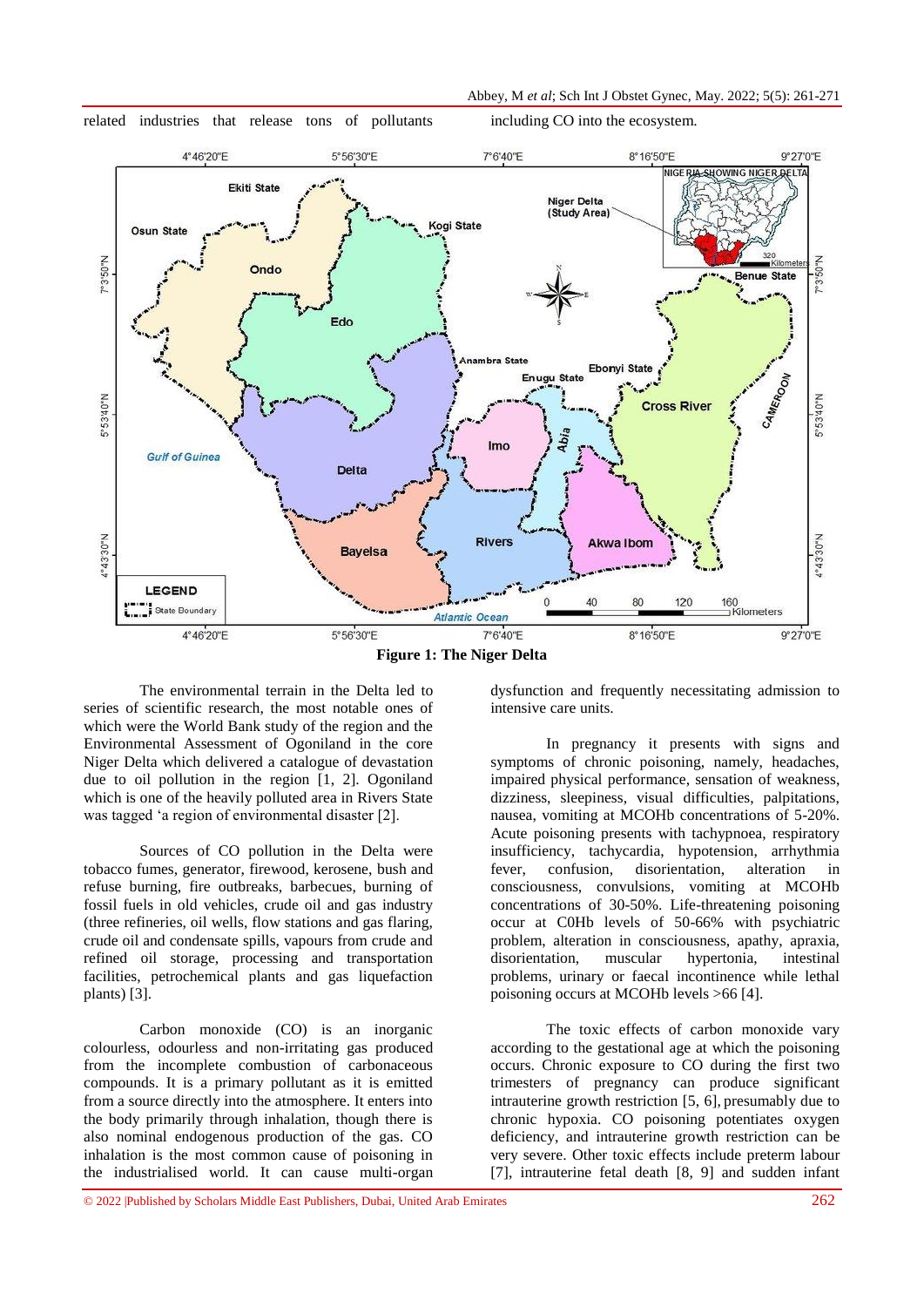death [10]. Fetal death can occur in the absence of severe maternal symptoms. During acute severe intoxication the fetus may die of anoxia because maternal haemoglobin is saturated with carbon monoxide. The death by anoxia occurs well before the levels of fetal carboxyhaemoglobin have had time to rise [11]. Fetal CO poisoning can be diagnosed retrospectively by measuring fCOHb concentrations post-mortem and it remains unchanged for several days after death.

Maternal exposure to CO during organogenesis is associated with formation of significant congenital abnormalities. They are as follows: Neurological defects - telencephalic dysgenesis (heterotopia, pachygyria, schisencephalia) [12], behavioural difficulties during infancy [13], skeletal effects namely hand and foot malformations, hip dysplasia and sublaxation, agenesis of a limb, inferior maxillary atresia with glossoptosis [14], and Cleft palate. Maternal exposure during the fetal period is associated with anoxic encephalopathy [15], while in the 3rd month of pregnancy, cardiac defects, including ventricular septal defects (VSD), right-sided cardiomegaly (caused by myosites hyperplasia) may occur [6, 16].

Unfortunately, in contrast to what happens in the developed world of Europe, part of Asia and North America, environmental and human biomonitoring are not practiced in Nigeria [3]. Therefore, there was paucity of information on the levels of fCOHb at which fetal complications occur. There was no data on the prevalence and clinical presentations of CO pollution in the Delta [17]. There was also no register of its poisoning. There were guidelines on environmental protection against pollutants in the region but unfortunately, they were not adhered to. In the case of CO, there was no knowledge of standardized data on its ambient and indoor concentrations. However, there were sporadic data on environmental biomonitoring in areas of interest, conducted by multinational companies and university research Fellows.

#### **Aim**

The primary aim of the study therefore was to establish the severity of fetal impact on maternal exposure to CO in the first trimester of pregnancy in the Niger Delta by quantifying the levels of fetal fCOHb. The secondary goal was to assess the impact of maternal demographic, social and obstetric characteristics on the fetal impact.

## **METHODOLOGY**

The study was of cross-sectional design carried out at the Rivers State University Teaching Hospital in Rivers State, which is one of the States in the core Niger Delta area of Nigeria. The study population included all pregnant women attending the antenatal clinics in the first trimester of pregnancy up till 14 weeks from January 2021 to January 2022. Consecutive women were counselled about the research project and verbal consents were obtained.

The exclusion criteria were pregnant women with physical disabilities such as deafness and dumbness, critically ill patients, as well as those with a history of ongoing mental illness/retardation (because of the difficulties associated with taking history from the patients), uncertain date of last menstrual with no ultrasonographic estimation of gestational age between 11-14 weeks of gestational age. Gestational age was estimated with the aid of dating scans in the first trimester of pregnancy. Demographic, social and obstetric characteristics including age, education, drinking and smoking status, BMI and parity were taken.

### **Measurement of fetal Carboxy-Haemoglobin (fCOHb)**

A hand-held instrument called Smokerlyzer has been used to measure the concentration of CO in expired air especially in smokers [18]. It displays CO ppm, %COHb and %fCOHb. Clinical research has demonstrated that a useful relationship between carbon monoxide and carboxyhaemoglobin is obtained after a short period of breath-holding. The device only directly measures the first parameter while the second and the third are calculations based on clinical evidence. COppm - %FCOHb calculation was taken from: Gomez C. et al (2005) [19].

Although women in the core Niger Delta almost do not smoke, they are perpetually exposed to CO because of the presence of several sources of the gas in the Delta. We therefore hypothesised that they were likely to be affected by the gas just as women who smoke are affected. The smokerlyzer was therefore used to measure the concentrations of CO exhaled by the women and indirectly, the concentrations of fCOHb were given by the machine.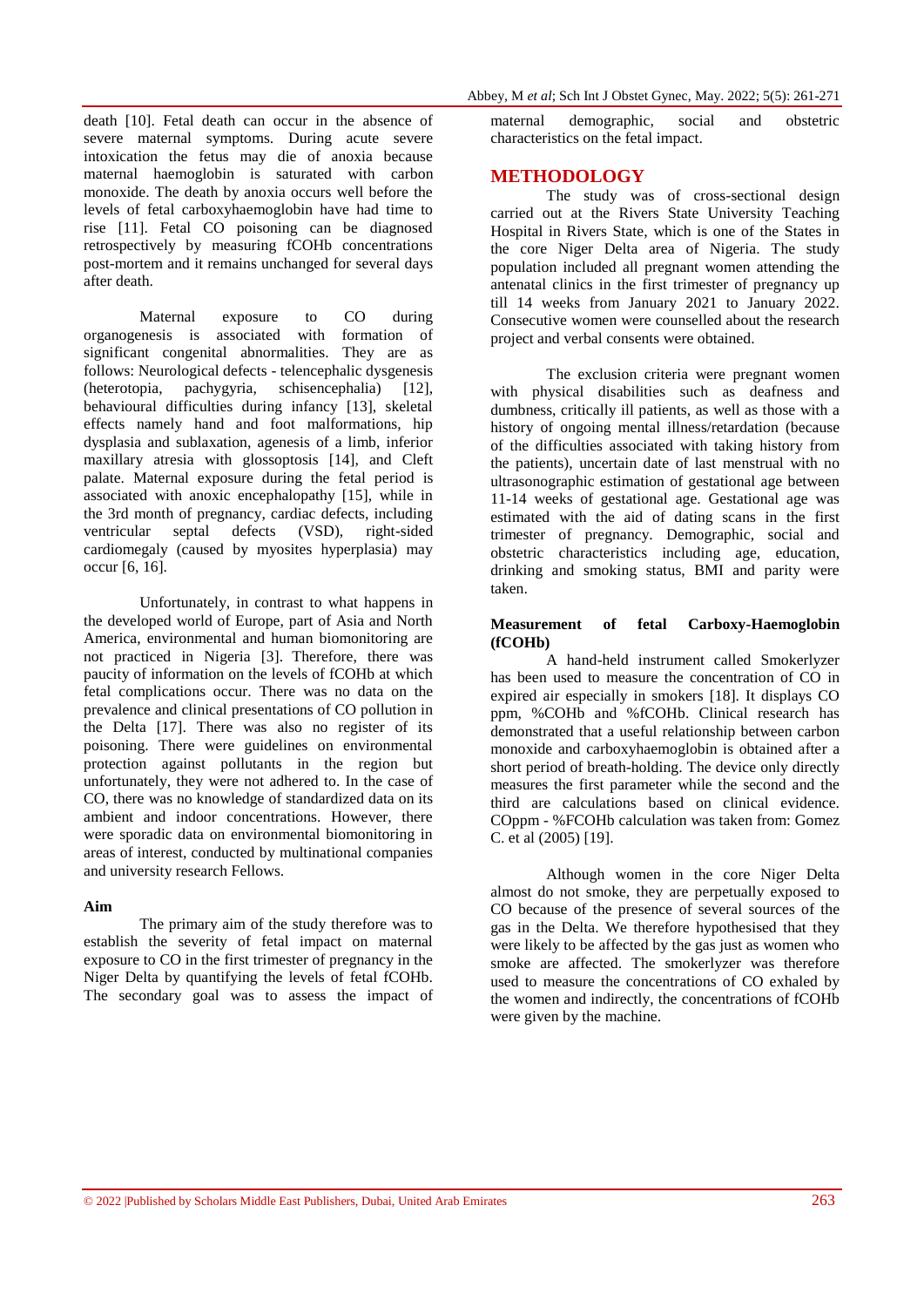| COppm                 | %COHb        | COppm | %FCOHb |
|-----------------------|--------------|-------|--------|
| 30                    | 5.43         | $20+$ | 5.66   |
| 29                    | 5.27         | 19    | 5.38   |
| $\overline{28}$       | 5.11         |       |        |
| $\overline{27}$       | 4.95         | 18    | 5.09   |
| $\overline{26}$<br>25 | 4.79<br>4.63 | 17    | 4.81   |
| $\overline{24}$       | 4.47         | 16    | 4.53   |
| 23                    | 4.31         |       |        |
| 22                    | 4.15         | 15    | 4.25   |
| 21                    | 3.99         | 14    | 3.96   |
| 20                    | 3.83         | 13    | 3.68   |
| 19                    | 3.67         |       |        |
| 18                    | 3.51         | 12    | 3.40   |
| $\overline{17}$       | 3.35         | 11    | 3.11   |
| 16                    | 3.19         | 10    | 2.83   |
| $\overline{15}$<br>14 | 3.03<br>2.87 | 09    |        |
| 13                    | 2.71         |       | 2.55   |
| $\overline{12}$       | 2.55         | 08    | 2.26   |
| $\overline{11}$       | 2.39         | 07    | 1.98   |
| 10                    | 2.23         | 06    | 1.70   |
| 09                    | 2.07         | 05    | 1.42   |
| 08                    | 1.91         |       |        |
| 07                    | 1.75         | 04    | 1.13   |
| 06                    | 1.59         | 03    | 0.85   |
| 05                    | 1.43         |       |        |
| $\overline{04}$       | 1.27         | 02    | 0.57   |
| 03<br>02              | 1.11<br>0.95 |       |        |
| 01                    | 0.79         | 01    | 0.28   |

**Table 1: Derivation of the %COHb and %fCOHb from CO ppm on the basis of clinical evidence 18] a b**

The severity of fetal exposure to CO was assessed, using the data from table 1a and 1b which came with the smokerlyzer. %fCOHb in table 1b was used as the reference ranges for comparison.

#### **Green zone**

This is where a mother really needs to be! It means she does not exhale more than 3 ppm of CO in her breath and that corresponds to less than 2% carbon monoxide (CO) in her blood. Most people have a small amount of CO in their breath, this is due to the air quality around them.

#### **Gray zone**

Having a reading in this zone would indicate a light smoker or a non-smoker breathing in air of poor quality or passive smoking.

#### **Red zone**

Having a reading in this zone indicates that the person may well be a regular smoker with higher levels of CO in the blood

## **Determination of the sample size**

The outcome measures in the study were the incidence of different measures of severity of exposure to CO and the modification of the impact by maternal characteristic. Therefore, the sample size was calculated using the sample size formula for a cross-sectional study with a categorical outcome.  $n = Z\alpha/22$  P (1-P) / d2

### Where

 $Z\alpha/22$  = Standard normal deviate at 95% confidence interval  $=1.96$ .

P - Expected proportion in population based on previous studies. Since there were no figures in the past for the assessed parameters in the study, 50% was used in the calculation of the sample size.

 $d =$  Absolute error or precision=0.05.

#### Therefore,

 $N = 1.962x0.5(1-0.5)/0.052 = 3.8416x0.5x0.5/0.0025 =$ 384.16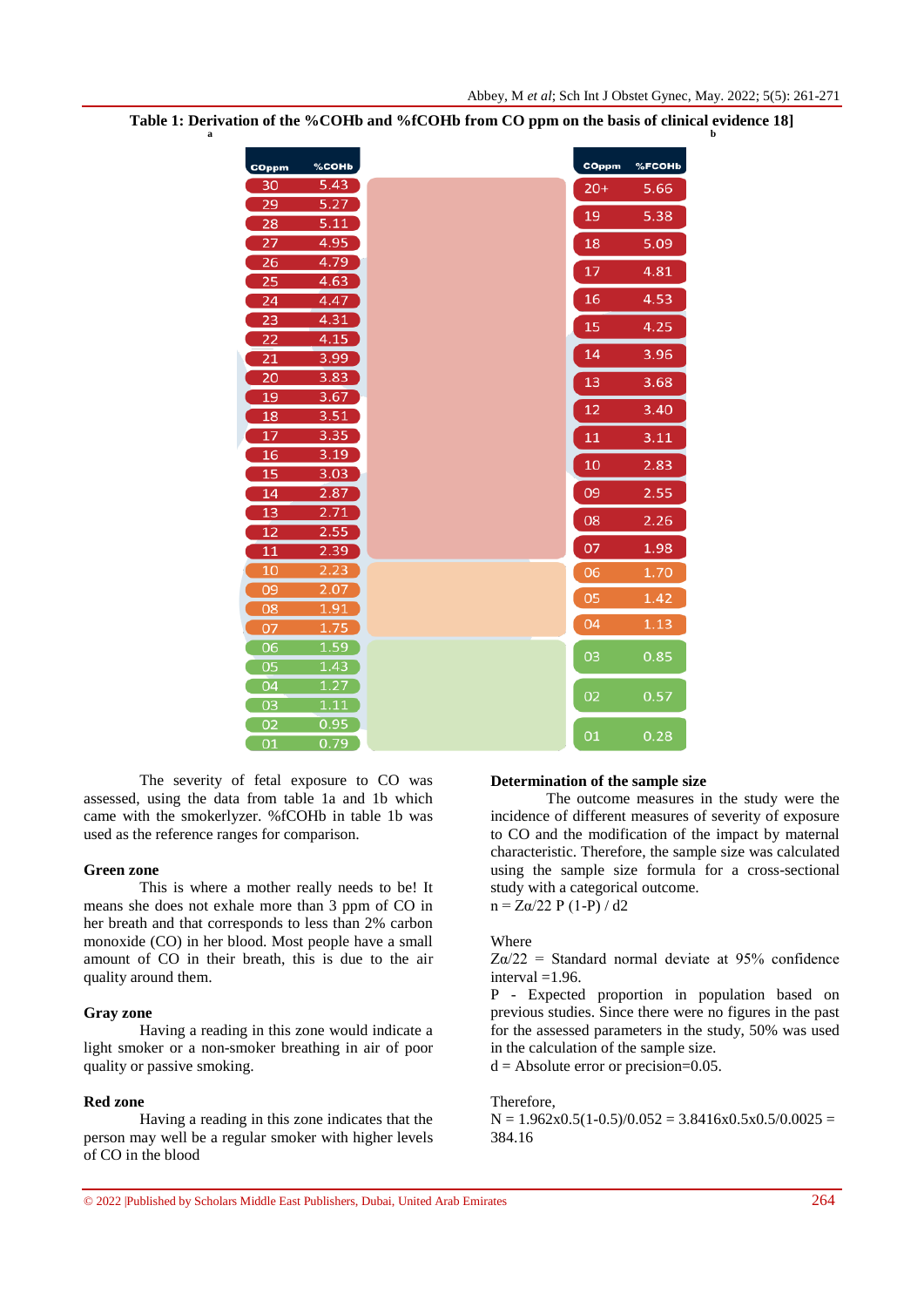The required number of patients for the study was therefore 384.16. Giving allowance for attrition rate of 10%, the final power for the study was  $10/100\times384+384 = 422.56$ . Therefore, the number of patients to be recruited for the study was 423. We were however able to recruit 490 patients.

#### **Statistical Analysis**

Data was collected on a special pretested proforma and then transferred into an excel file where they were cleaned and then fed into SPSS version 25.0 (Armonk, NY) software for analysis. Simple proportions were used in the descriptive analysis. Quantitative data were summarized and presented as mean and standard deviation while qualitative data were presented as numbers and percentages. Comparison of related variables was conducted, using the Chi-square (X2), t-test and the P-values. When the P-value was less than 0.05, the differences between the variables were said to be statistically significant. When an expected count was lower than 5 in a cell, Fisher Exact test was used.

### **Ethical Consideration**

The study was carried out in compliance with the international ethical guidelines for biomedical research involving human subjects. Ethical approval was obtained from the RSUTH ethics committee. Verbal consents were obtained from all women enrolled in the study. All the information that was collected from individual patients was available for clinical use and for the research purposes. Privacy rules were maintained and confidentiality was observed at all levels of dealing with patients' data.

### **RESULTS**

#### **Demographic, obstetric and general characteristics**

Four hundred and ninety (490) pregnant women were recruited for the study from  $11-13^{+6}$  weeks of pregnancy. The mean age of study population  $\pm$  SD =  $31.57\pm4.49$  years; median age = 32 years and age range  $= 21 - 50$ years. Majority of the patients were in the age category  $25-34$  years  $-348$  (71.02%) out of the total 490 patients, followed by 103 (21.02%) at 35-39 years of age, indicating that most women had their children in the normal reproductive age limits (Table 1). Details of the other parameters were as shown in table and Figure 1.

|                       | Demographic obstetric and general characteristics | <b>Frequency</b> (n) | Percentage $(\% )$ |
|-----------------------|---------------------------------------------------|----------------------|--------------------|
|                       | $20 - 24$ years                                   | 24                   | 4.9                |
| Maternal age, Years   | $25 - 29$ years                                   | 133                  | 27.1               |
|                       | $30 - 34$ years                                   | 215                  | 43.9               |
|                       | $35 - 39$ years                                   | 103                  | 21.0               |
|                       | $40 - 44$ years                                   | 11                   | 2.2                |
|                       | $\geq$ 45 years                                   | $\overline{4}$       | 0.8                |
| Education             | secondary                                         | 73                   | 14.90              |
|                       | tertiary                                          | 417                  | 85.10              |
| Smoking               | no                                                | 487                  | 99.39              |
|                       | yes                                               | 3                    | 0.61               |
| Alcohol               | No                                                | 372                  | 75.9               |
|                       | Yes                                               | 118                  | 24.1               |
| Gravida               | G1                                                | 246                  | 50.2               |
|                       | G2                                                | 108                  | 22.0               |
|                       | G <sub>3</sub>                                    | 88                   | 18.0               |
|                       | $>\!\!G3$                                         | 48                   | 9.8                |
| Parity                | Para 0                                            | 230                  | 46.9               |
|                       | Para 1                                            | 128                  | 26.1               |
|                       | Para $2-4$                                        | 128                  | 26.1               |
|                       | $>$ Para 5                                        | $\overline{4}$       | 0.8                |
| <b>BMI</b>            | $18.5 - 24.9$ (Normal weight)                     | 101                  | 20.60              |
|                       | 25.0-29.9 (Overweight)                            | 212                  | 43.30              |
|                       | 30.0–34.9 (Class I Obesity)                       | 107                  | 21.84              |
|                       | 35.0–39.9 (Class II Obesity)                      | 51                   | 10.61              |
|                       | $\geq$ 40.0) (Class III Obesity)                  | 18                   | 3.67               |
| <b>Marital Status</b> | Married                                           | 490                  | 100                |
|                       | Not married                                       | $\boldsymbol{0}$     | $\theta$           |

**Table 2: Demographic, obstetric and general characteristics of the patients, n=490**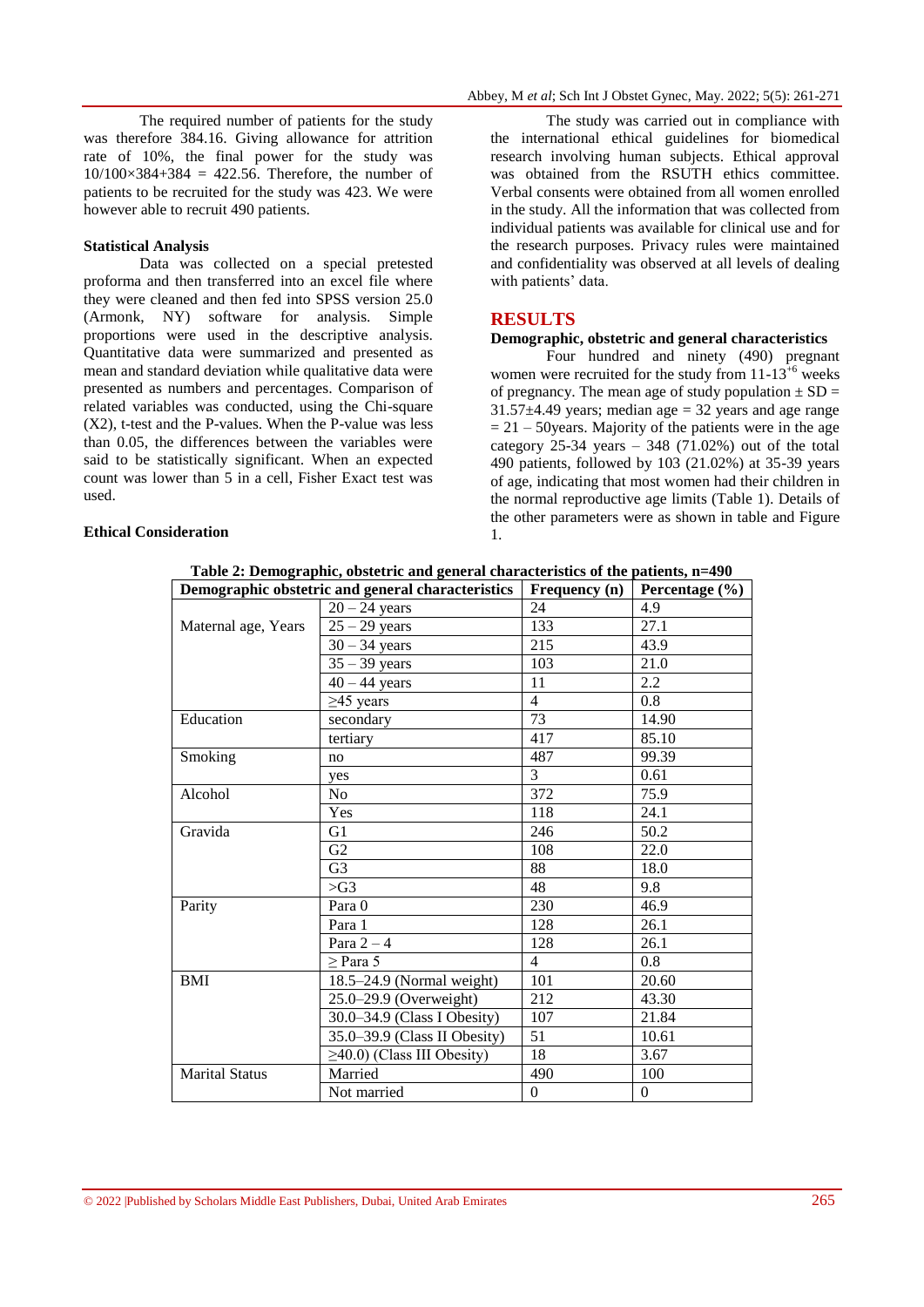

**Figure 2: BMI classification of patients**

# **Measures of the severity of the impact of fetal exposure to Carbon monoxide**

The impact of fetal exposure to CO was measured by the mean value of fCOHb concentration on its own and in association with different maternal characteristics and by the classification of its concentrations into 3 degrees of severity [15]. The modifications of the impact by groups of maternal variables were also assessed.

## **Mean values of fetal COHb concentration on its own and in association with maternal characteristics**

The mean value of fCOHb concentration out of the 490 participants in the study  $\pm$  SD = 0.93 $\pm$ 0.72%; Median =  $0.85\%$ ; Range =  $0.28 - 5.38\%$ .

The mean values of fCOHb concentrations in association with the demographic, social and obstetric characteristics of the patients were as shown in table 3. The table showed statistically significant differences in the levels of fCOHb in association with the following maternal characteristics: age, educational levels, BMI, gravidity and parity but the differences in its levels were not statistically significant among smokers and those that take alcohol.

|                             | $1 \text{ cm} \text{ CO}$ and $(70) \text{ median} \geq 0$ |             | римс     |
|-----------------------------|------------------------------------------------------------|-------------|----------|
| Age category                |                                                            |             |          |
| $20 - 24$ years             | $0.72 \pm 0.32$                                            |             |          |
| $25 - 29$ years             | $0.91 \pm 0.60$                                            |             |          |
| $30 - 34$ years             | $0.89 \pm 0.61$                                            | $2.742^{A}$ | $0.019*$ |
| $35 - 39$ years             | $1.12 \pm 1.07$                                            |             |          |
| $40 - 44$ years             | $0.53 \pm 0.13$                                            |             |          |
| $\geq$ 45 years             | $0.61 \pm 0.05$                                            |             |          |
| <b>Educational level</b>    |                                                            |             |          |
| Secondary                   | $1.11 \pm 1.00$                                            | 2.328       | $0.020*$ |
| Tertiary                    | $0.89 \pm 0.65$                                            |             |          |
| <b>Intake of alcohol</b>    |                                                            |             |          |
| Yes                         | $1.01 \pm 0.70$                                            | 1.433       | 0.153    |
| No                          | $0.90 \pm 0.73$                                            |             |          |
| <b>Smoking history</b>      |                                                            |             |          |
| Yes                         | $0.57 \pm 0.00$                                            | $-0.860$    | 0.390    |
| N <sub>o</sub>              | $0.93 \pm 0.72$                                            |             |          |
| BMI                         |                                                            |             |          |
| $18.50 - 24.9$ (Normal)     | $0.86 \pm 0.53$                                            |             |          |
| $25.0 - 29.9$ (Over-weight) | $0.90 \pm 0.72$                                            |             |          |

**Table 3: The mean values of fCOHb in association with different maternal characteristics**<br> **Table 1** Fetal COHb (%) Mean + SD  $\begin{bmatrix} 1 & 0 \\ 1 & 1 \end{bmatrix}$  $\sqrt{\frac{F_{\text{A}}}{F_{\text{B}}}}$   $\frac{F_{\text{B}}}{F_{\text{C}}}}$  **F**  $\frac{F_{\text{B}}}{F_{\text{C}}}}$  **F**  $\frac{F_{\text{B}}}{F_{\text{C}}}}$  **p**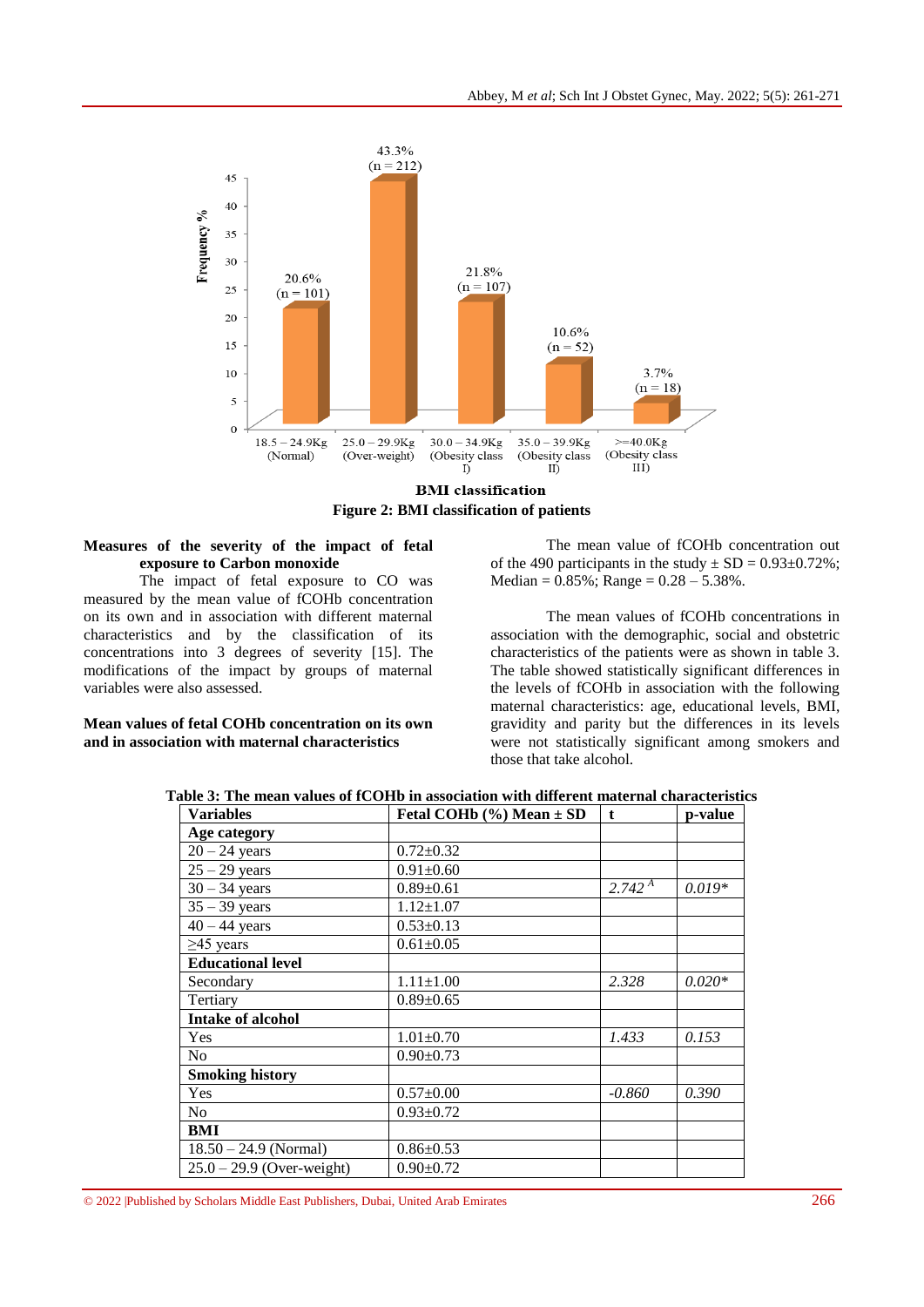Abbey, M *et al*; Sch Int J Obstet Gynec, May. 2022; 5(5): 261-271

| $30.0 - 34$ . (Obesity class I)  | $0.84 \pm 0.50$ | 5.545              | $0.0001*$ |
|----------------------------------|-----------------|--------------------|-----------|
| $35.0 - 39.9$ (Obesity class II) | $1.14 + 0.94$   |                    |           |
| $\geq$ 40Kg (Obesity class III)  | $1.56 \pm 1.38$ |                    |           |
| <b>Gravidity</b>                 |                 |                    |           |
| G1                               | $0.88 \pm 0.64$ |                    |           |
| G <sub>2</sub>                   | $0.78 \pm 0.37$ | $6.447^{\rm A}$    | $0.0001*$ |
| G <sub>3</sub>                   | $1.06 \pm 0.59$ |                    |           |
| $>\!\!G3$                        | $1.25 + 1.43$   |                    |           |
| <b>Parity</b>                    |                 |                    |           |
| Para 0                           | $0.89 \pm 0.66$ |                    |           |
| Para 1                           | $0.87+0.79$     | 2.833 <sup>A</sup> | $0.038*$  |
| Para $2-4$                       | $1.05+0.74$     |                    |           |
| $>$ Para 5                       | $0.28 \pm 0.00$ |                    |           |

\*Statistically significant  $(p<0.05)$  SD – Standard deviation A - Anova

### **The 3 degrees of severity of the impact of fetal exposure to CO**

The smokerlyzer, during the exhalation test, measured exhaled CO in ppm. fCOHb concentration in % of the displaced oxygen from maternal oxyhaemoglobin was deduced from the exhaled CO, using Gomes C *et al*., calculation [15]. The severity of the impact was then classified into 3 degrees, based on the levels of fCOHb; they were as follows: mild, moderate and severe with  $fCOHb = 0.78$  to 1.59%, 1.75 to 2.23% and 2.39% and above respectively. Since there

were gaps in the % of fCOHb between the 3 degrees of severity of impact, their values were modified into those shown in table 4 and figure with a view of enhancing easy comparison.

Out of the total 490 participants, more than half 331(67.60%) had fetuses with mild impact from CO exposure (fCOHb=  $0.28$  to  $0.85\%$ ), 125 (25.51%) – moderate impact (fCOHb  $=$  >0.85 to 1.70%) and 34  $(6.90\%)$  had severe impact  $(fCOHb = >1.70\%$  and above).



**Levels of fetal COHb Figure 3 degrees of the severity of exposure to Carbon monoxide**

**Table 4: Classification of the participants into the 3 degrees of severity of exposure to Carbon monoxide, n = 490**

| Severity of imapct $\vert$ fCOHb. $\left(\frac{9}{0}\right)$ Frequency $\vert$ Percentages % |                         |     |       |
|----------------------------------------------------------------------------------------------|-------------------------|-----|-------|
| Mild                                                                                         | $0.28 \text{ to } 0.85$ | 331 | 67.60 |
|                                                                                              | $>0.85$ to 1.70         | 125 | 25.51 |
| Severe                                                                                       | >1.70                   | 34  | 6.90  |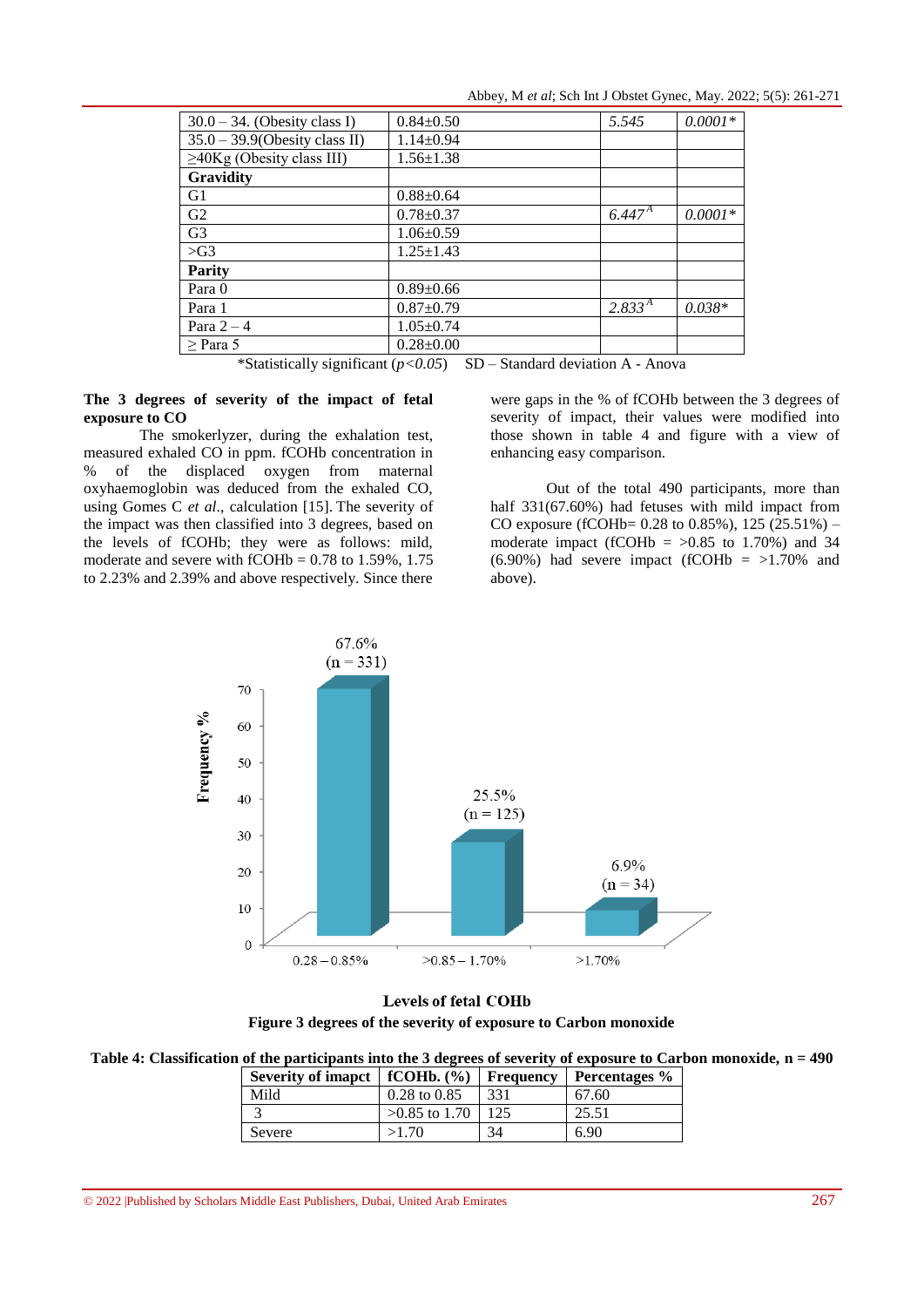## **The effects of demographic and social characteristics of the patients on the severity of fetal exposure to CO**

The severity of fetal impact on maternal exposure to CO was assessed with respect to age categories of the participants, educational levels, intake of alcohol, smoking history and BMI. The results were as shown in Table 5.

|                                  | Severity of impact (Levels of fCOHb)   |                  |               |                                                             |                       |          |
|----------------------------------|----------------------------------------|------------------|---------------|-------------------------------------------------------------|-----------------------|----------|
| <b>Variables</b>                 | Mild                                   | Moderate         | <b>Severe</b> | <b>Total</b>                                                | Chi                   | p-value  |
|                                  | $0.28 - 0.85\%$                        | $>0.85 - 1.70\%$ | $>1.70\%$     | $n\left(\frac{9}{6}\right)$                                 | <b>Square</b>         |          |
|                                  | $\mathbf{n}(\%)$                       | $\mathbf{n}(\%)$ | $n$ (%))      |                                                             |                       |          |
| Age category                     |                                        |                  |               |                                                             |                       |          |
| $20 - 24$ years                  | 21 (87.5)                              | 3(12.5)          | 0(0.0)        | 24 (100.0)                                                  |                       |          |
| $25 - 29$ years                  | 91 (68.4)                              | 26(19.5)         | 16(12.0)      | 133(100.0)                                                  |                       |          |
| $30 - 34$ years                  | 142(66.0)                              | 65(30.2)         | 8(3.7)        | 215(100.0)                                                  | $26.687^{F}$          | $0.003*$ |
| $35 - 39$ years                  | 62(60.2)                               | 31(30.1)         | 10(9.)        | 103(100.0)                                                  |                       |          |
| $40 - 44$ years                  | 11(100.0)                              | 0(0.0)           | 0(0.0)        | 11(100.0)                                                   |                       |          |
| $\geq$ 45 years                  | 4(100.0)                               | 0(0.0)           | 0(0.0)        | 4(100.0)                                                    |                       |          |
| <b>Educational level</b>         |                                        |                  |               |                                                             |                       |          |
| Secondary                        | 48 (65.8)                              | 18(24.7)         | 7(9.6)        | 73 (100.0)                                                  | 0.934                 | 0.627    |
| Tertiary                         | 283 (67.9)                             | 107(25.7)        | 27(6.5)       | 417 (100.0)                                                 |                       |          |
| <b>Intake of alcohol</b>         |                                        |                  |               |                                                             |                       |          |
| Yes                              | 64 (54.2)                              | 48 (40.7)        | 6(5.1)        | 118(100.0)                                                  | 18.866                | 0.0001   |
| N <sub>o</sub>                   | 267(71.8)                              | 77(20.7)         | 28(7.5)       | 372 (100.0)                                                 |                       |          |
| <b>Smoking history</b>           |                                        |                  |               |                                                             |                       |          |
| Yes                              | 3(100.0)                               | 0(0.0)           | 0(0.0)        | 3(100.0)                                                    | $0.925^{F}$           | 0.650    |
| No                               | 328 (67.4)                             | 126(25.7)        | 34(7.0)       | 487 (100.0)                                                 |                       |          |
| <b>BMI</b>                       |                                        |                  |               |                                                             |                       |          |
| $18.50 - 24.9$ (Normal)          | 69(68.3)                               | 22(21.8)         | 10(9.9)       | 101(100.0)                                                  |                       |          |
| $25.0 - 29.9$ (Overwt.)          | 143(67.5)                              | 60(28.3)         | 9(4.2)        | 212(100.0)                                                  |                       |          |
| $30.0 - 34.9$ (Obesity class I)  | 80 (74.8)                              | 23(21.5)         | 4(3.7)        | 107(100.0)                                                  | $19.409$ <sup>F</sup> | $0.013*$ |
| $35.0 - 39.9$ (Obesity class II) | 31(59.6)                               | 14(26.9)         | 7(13.5)       | 52(100.0)                                                   |                       |          |
| $\geq$ 40 (Obesity class III)    | 8(44.4)                                | 6(33.3)          | 4(22.2)       | 18(100.0)                                                   |                       |          |
|                                  | $*$ Chatatan Haritan Haritan (n. 1005) |                  |               | $\mathbf{E} = \mathbf{E}$ and $\mathbf{E}$ and $\mathbf{E}$ |                       |          |

|  | Table 5: The effects of demographic and social characteristics of the patient on the severity of fetal exposure to CO |  |  |  |
|--|-----------------------------------------------------------------------------------------------------------------------|--|--|--|
|  |                                                                                                                       |  |  |  |

#### **\*Statistically significant (***p<0.05***)** *F* **– Fisher's exact**

The effect of BMI on fetal response to maternal exposure to CO was unique. Generally, the differences in the severity of fetal effect on exposure to CO were statistically significant  $(x2=19.409; p<0.013)$ . Furthermore, a significant positive correlation was

established between the severity of fetal impact and maternal BMI – the higher the BMI, the more the likelihood of having severe fetal impact (r=0.214, p=0.0001). The correlation was due mainly to maternal weight (r= $0.181$ , p< $0.0001$ ) as shown in Table 6.

|                            | Fetal COHb concentration $(\% )$     |           |
|----------------------------|--------------------------------------|-----------|
| <b>Variable</b>            | Pearson Correlation co-efficient (r) | p-value   |
| Maternal weight at booking | 0.181                                | $0.0001*$ |
| Maternal height at booking | $-0.066$                             | 0.149     |
| <b>BMI</b>                 | 0.214                                | $0.0001*$ |

\*Statistically significant (*p<0.05*)

## **The impact of groups of obstetric characteristics on the severity of fetal exposure to CO**

The severity of fetal impact on maternal exposure to CO was also assessed with respect to gravidity and parity. The results were as shown in Table 7.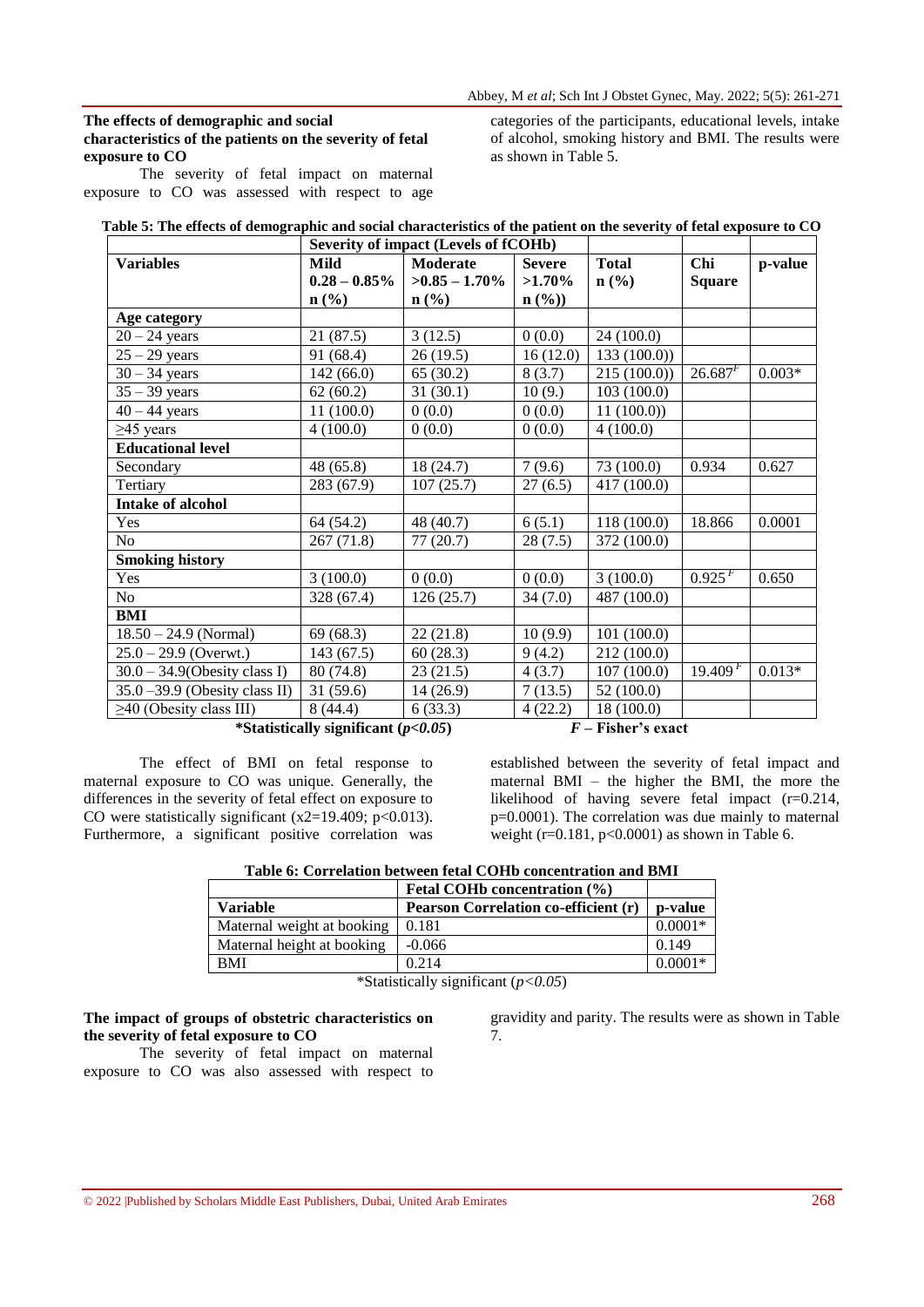| Table 7: The effects of obstetric characteristics on the impact of fetal exposure to CO |                            |                             |           |                  |               |           |  |  |  |
|-----------------------------------------------------------------------------------------|----------------------------|-----------------------------|-----------|------------------|---------------|-----------|--|--|--|
|                                                                                         | <b>Level of fetal COHb</b> |                             |           |                  |               |           |  |  |  |
| <b>Variables</b>                                                                        | $0.28 - 0.85\%$            | $>0.85 - 1.70\%$            | $>1.70\%$ | <b>Total</b>     | <b>Chi</b>    | p-value   |  |  |  |
|                                                                                         | n (% )                     | $n\left(\frac{0}{0}\right)$ | n(%)      | $\mathbf{n}(\%)$ | <b>Square</b> |           |  |  |  |
| <b>Gravidity</b>                                                                        |                            |                             |           |                  |               |           |  |  |  |
| G <sub>1</sub>                                                                          | 174 (70.7)                 | 54 (22.0)                   | 18(7.3)   | 246 (100.0)      |               |           |  |  |  |
| G <sub>2</sub>                                                                          | 79 (73.1)                  | 29(26.9)                    | 0(0.0)    | 108 (100.0)      | 37.819        | $0.0001*$ |  |  |  |
| G <sub>3</sub>                                                                          | 41 (46.6)                  | 38 (43.2)                   | 9(10.2)   | 88 (100.0)       |               |           |  |  |  |
| $>\!\!G3$                                                                               | 37(77.1)                   | 4(8.3)                      | 7(14.6)   | 48 (100.0)       |               |           |  |  |  |
| Parity                                                                                  |                            |                             |           |                  |               |           |  |  |  |
| Para 0                                                                                  | 158 (68.7)                 | 54 (23.5)                   | 18(7.8)   | 230 (100.0)      |               |           |  |  |  |
| Para 1                                                                                  | 94 (73.4)                  | 31(24.2)                    | 3(2.3)    | 128 (100.0)      | 12.098 F      | $0.047*$  |  |  |  |
| Para $2-4$                                                                              | 75 (58.6)                  | 40 (31.2)                   | 13(10.2)  | 128 (100.0)      |               |           |  |  |  |
| $\geq$ Para 5                                                                           | 4(100.0)                   | 0(0.0)                      | 0(0.0)    | 4(100.0)         |               |           |  |  |  |
| $F$ – Fisher's exact<br>*Statistically significant $(p<0.05)$                           |                            |                             |           |                  |               |           |  |  |  |

# **DISCUSSION**

The mean age of the study population  $\pm$  SD was 31.57±4.49 years. Majority of the patients were in the age categories  $25-34$  years –  $348$  (71.02%) out of the total 490 patients, followed by 103 (21.02%) at 35- 39 years of age, indicating that most women had their children in the normal reproductive age limits.

The study was prompted by the popular believe that the core Niger Delta area of Nigeria was plagued by environmental pollution. The sustained impact of fetal exposure to CO was measured by the mean value of fCOHb concentrations, by the 3 degrees of severity of fetal impact and by their associations with maternal, social and obstetric characteristics.

The mean value of fCOHb concentration out of the 490 participants in the study population  $\pm$  SD was 0.93±0.72%. There were statistically significant differences in its values in different groups of maternal demographic, social and obstetric characteristics namely age categories ( $t=2.742$ ,  $p<0.019$ ), educational levels (t=2.328, p<0.020), BMI (t=5.545, p<0.0001), gravidity (t=6.447, p<0.0001) and parity (t=2.833, p<0.038). Paradoxically, the differences in its levels among other groups namely smoking  $(t= -0.860,$ p<0.390) and drinking habits ( $t=1.433$ , p<0.153) were not statistically significant but there was a negative correlations or reverse relationships between those that smoke and the mean value of fCOHb.

Out of the total 490 participants, more than half 331(67.60%) had fetuses with mild impact from CO exposure (fCOHb=  $0.28$  to  $0.85\%$ ), 125 (25.51%) – moderate impact (fCOHb  $=$  >0.85 to 1.70%) and 34  $(6.90\%)$  had severe impact  $(fCOHb = >1.70\%$  and above). The classification of the fetal impact on exposure to CO was adapted from the hitherto attained norms that came with the instrument Smokerlyzer Bedmont and was based on previous studies. <sup>18, 19, 20</sup>

The severity of fetal effect on maternal exposure to CO, at different gestational age groups 2024 to ≥45 years varies from each other and the differences were statistically significant  $(X^2=26.687,$ p<0.003). The least affected were women in the age groups 40-44 and ≥45 years, none of whom had moderate nor severe impact. That was followed by women in the age category 20-24 - none had severe impact and only 3 (12.5%) had moderate impact. Moderate severity of impact was most prominent in women of 30-34 years of age at which 65 (30.2%) out of 215 women were affected and in women of 35-39 years of age at which 31(30.1%) out of 103 women were affected. Severe exposure was most prominent in women of 25-29 and 35-39 years-age groups at which it occurred in 16 (12.0%) out of 133 and 10(9%) out of 103 women respectively.

Regarding the relation between maternal alcohol intake and smoking habits and fetal response to CO exposure, the responses were paradoxical. Firstly, women who did not drink had more cases of severe impact  $[28 (7.5\%)$  out of 372] than those who drink  $[6]$ (5.1%) out of 118] and the differences in fetal susceptibility generally to CO in both groups (drinkers and non-drinkers) were statistically significant  $(X2=18.866, p<0.0001)$ .

Secondly, the only 3 smokers among the participants had mild impact while 34(7%) out of 487 non-smokers had severe impact but the differences were not statistically significant  $(X2=0.925, p=0.650)$ .

Smoking exposes people to a high concentration of CO.  $^{21}$  In the WHO report, the CO concentration in tobacco smoke was around 4.5% (45,000ppm), and smokers inhale air with a concentration of about 400–500 CO ppm during smoking [22]. Generally, without potential air pollution, the exhaled CO concentration would be expected to be in the range of 1–4 ppm in non-smokers and 2–18 ppm in smokers [23]. Their corresponding MCOHb and fCOHb should be proportional.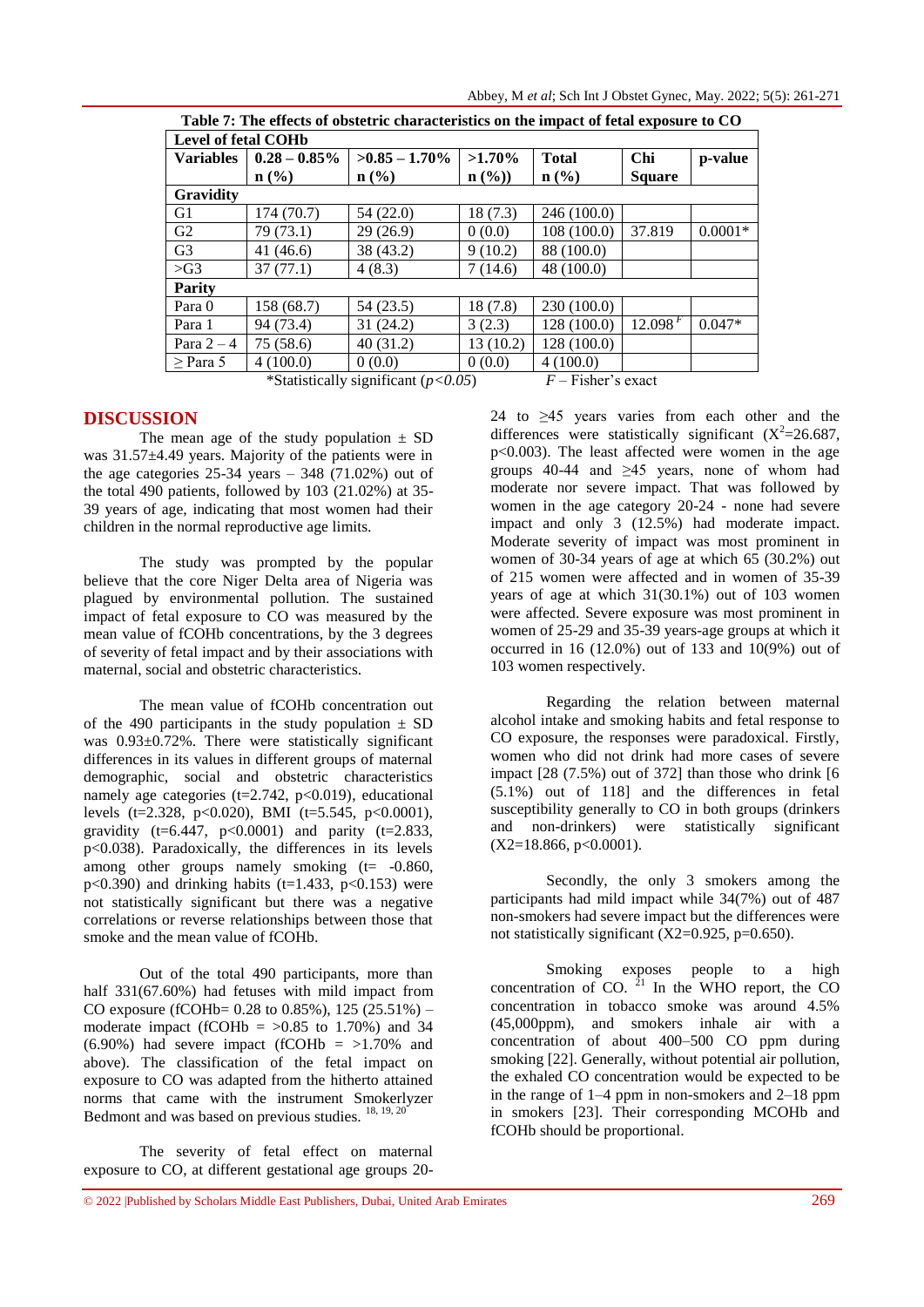Contrary to what was expected, the 3 smokers in the present study had mild impact on exposure o CO. Even though Jarvis et al. reported that exhaled CO measurement could distinguish smokers from nonsmokers, they mentioned that a few smokers could not be identified due to the fact that they did not inhale the smoke very deeply.  $24$  Long period since the last cigarette was taken could also be an explanation for the low exhaled CO in the smokers. The carboxyhemoglobin half-life for a healthy person breathing air is approximately 4 hours. <sup>25</sup> If a person stops smoking for a sufficiently long period, the exhaled CO concentration could be similar to non-smokers. Furthermore, smokers could lower their CO exposure by reducing the puff volume, the puffs smoked and the tendency and depth of inhaling [21, 25-29].

No statistically significant differences were noted between the two educational groups, namely those that finished secondary and tertiary institution respectively (Table 5). Body mass index also affected fetal response to CO exposure. Severe fetal impact was most prominent in women with BMI  $\geq$ 40 (Obesity class III) and  $35.0 -39.9$  (Obesity class II) at which they occurred in 4(22.2%) out of 18 and 7(13.5%) pot of 52 fetuses respectively. Moderate impact was most prominent in women with BMI  $\geq$ 40 (Obesity class III). 25.0 – 29.9 (Overweight) and 35.0 –39.9 (Obesity class II) at which they occurred in 6(33.3%) out of 18, 60(28.3%) out of 212 and 14(26.9%) out of 52 participants respectively. Mild impact was most prominent in women with normal BMI, overweight and those with obesity class I (Table 5).

Generally, the differences in the severity of fetal effect on exposure to CO were statistically significant (x2=19.409; p<0.013). A significant positive correlation was established between the severity of fetal impact and maternal BMI – the higher the BMI, the more the likelihood of having severe fetal impact  $(r=0.214, p=0.0001)$ . The correlation was due mainly to maternal weight  $(r=0.181, p<0.0001)$  as shown in Table 6.

Regarding the relationship between the severity of fetal impact and gravidity, severe fetal impact was most prominent in women who were Gravida 3 and in those who were  $>$ G3 and they occurred in 7(14.6%) out of 48 and 9(10.2%) out of 88 fetuses respectively. Moderate impact was most prominent in Gravida 3, G2 and G1, in descending order. Mild impact was also prominent in lower gravidity (Table 7) and the differences in the fetal impact with respect to different gravidities were statistically significant  $(X2=37.819, p<0.0001)$ .

Maternal parity also had impact on the severity of fetal exposure to CO. Severe impact was prominent in Para 2-4 and 'Para o' and they occurred in 13(10.2%) out of 128 and 18 (7.8%) out of 230 women

respectively. Moderate impact was also most prominent in Para 2-4 while mild impact was most prominent in  $\geq$ Para 5. Generally, the differences between the fetal impact on exposure to CO in women of different parities were statistically significant  $(X2=12.098, p<$ 0.047) but no correlative pattern was established.

# **CONCLUSION**

The mean value of fCOHb concentration  $\pm$  SD which was  $0.93\pm0.72\%$  Out of the total 490 participants, 331(67.60%) had fetuses with mild impact from CO exposure (fCOHb=  $0.28$  to  $0.85\%$ ), 125  $(25.51\%)$  – moderate impact (fCOHb = >0.85 to 1.70%) and 34 (6.90%) had severe impact (fCOHb = >1.70% and above). There were statistically significant differences in the mean values of fCOHb and the incidence of different degrees of severity when they were considered in association with different age categories, BMI, gravidity, parity. Unfortunately, there was no pattern in the directions of the differences except for BMI which showed significant positive correlation  $(r=0.214, p=0.0001)$  due mainly to maternal weight (r=0.181, p<0.0001). There was a paradoxical finding of 3 smokers having only mild impact.

### **RECOMMENDATIONS**

A Nigerian Government–assisted air quality assessment and a universal maternal and fetal biomonitoring of the impact of maternal exposure to CO in the Niger Delta were highly recommended. They would go a long way identifying those regions that were worse affected and the women and the fetuses that were most at risk of the exposure.

#### **REFERENCES**

- 1. World Bank Defining an Environmental Development Strategy for the Niger Delta. (1995). Vol. 1, Industry and Energy Operations, West Central Africa Department.
- 2. UNEP Environmental Assessment of Ogoniland. United Nations Environmental. 2011
- 3. Green, K. I., & Abbey, M. (2022). Sources of Carbon Monoxide (CO) Pollution in the Niger Delta area of Nigeria. *Saudi J Biomed Res*, *7*(2), 107-113.
- 4. Marzella, L., Myers, R.A.M. (1986). Carbon monoxide poisoning. Am Fum Physician, 34; 186194
- 5. Gomez, C., Berlin, I., Marquis, P., & Delcroix, M. (2005). Expired air carbon monoxide concentration in mothers and their spouses above 5 ppm is associated with decreased fetal growth. *Preventive Medicine*, *40*(1), 10-15.
- 6. Dalhamn, T., Edfors, M. L., & Rylander, R. (1968). Retention of cigarette smoke components in human lungs. *Archives of Environmental Health: An International Journal*, *17*(5), 746-748.
- 7. Silverman, R. K., & Montano, J. (1997). Hyperbaric oxygen treatment during pregnancy in